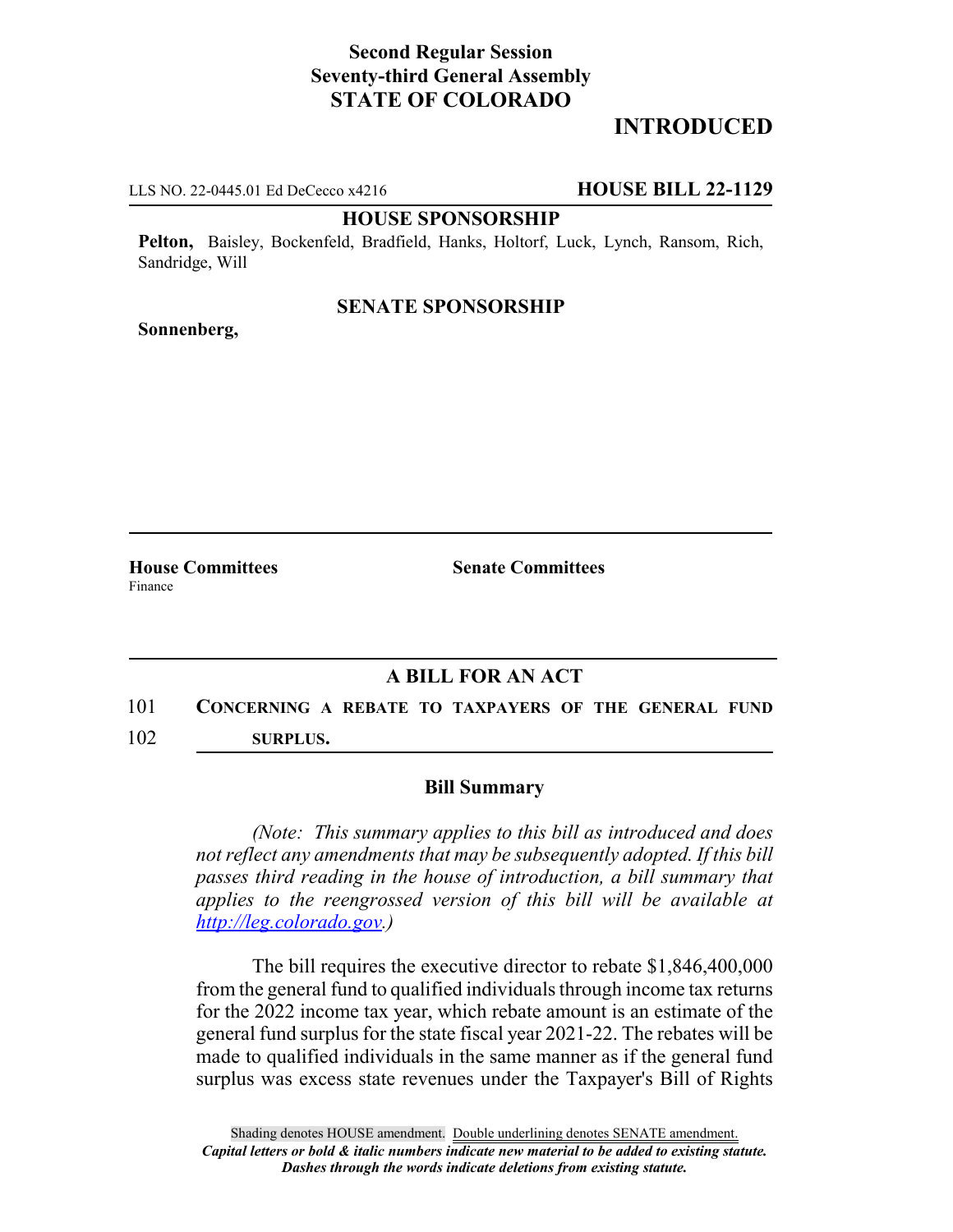being refunded through the 6-tiered sales tax refund mechanism.

 *Be it enacted by the General Assembly of the State of Colorado:* **SECTION 1.** In Colorado Revised Statutes, **add** 24-75-232 as follows: **24-75-232. General fund surplus - rebate - legislative declaration - definitions - repeal.** (1) THE GENERAL ASSEMBLY HEREBY FINDS AND DECLARES THAT: (a) IN ITS MOST RECENT ECONOMIC FORECAST, LEGISLATIVE COUNCIL STAFF PROJECTS THAT IN THE STATE FISCAL YEAR 2021-22 THE GENERAL FUND WILL HAVE A: (I) STATUTORY RESERVE OF ONE BILLION SIX HUNDRED FORTY-SEVEN MILLION SEVEN HUNDRED THOUSAND DOLLARS; AND (II) SURPLUS OF ONE BILLION EIGHT HUNDRED FORTY-SIX MILLION FOUR HUNDRED THOUSAND DOLLARS, WHICH IS ABOVE THE CURRENT APPROPRIATIONS AND THE ESTIMATED STATUTORY RESERVE FOR THE STATE FISCAL YEAR; (b) THE STATE RECEIVED THREE BILLION EIGHT HUNDRED TWENTY-EIGHT MILLION SEVEN HUNDRED SIXTY-ONE THOUSAND SEVEN HUNDRED NINETY DOLLARS FROM THE CORONAVIRUS STATE FISCAL 19 RECOVERY FUND UNDER THE "AMERICAN RESCUE PLAN ACT OF 2021", PUB.L. 117-2; 21 (c) OF THESE FEDERAL FUNDS, ONE BILLION THREE HUNDRED 22 EIGHTY MILLION DOLLARS IS AVAILABLE TO BE USED FOR GOVERNMENT 23 SERVICES DUE TO REDUCTION IN REVENUE FOR THE CALENDAR YEAR 2020, AND IT IS POSSIBLE THAT EVEN MORE OF THE FEDERAL FUNDS WILL BE AVAILABLE FOR THIS BROAD PURPOSE IF THERE ARE FURTHER REDUCTIONS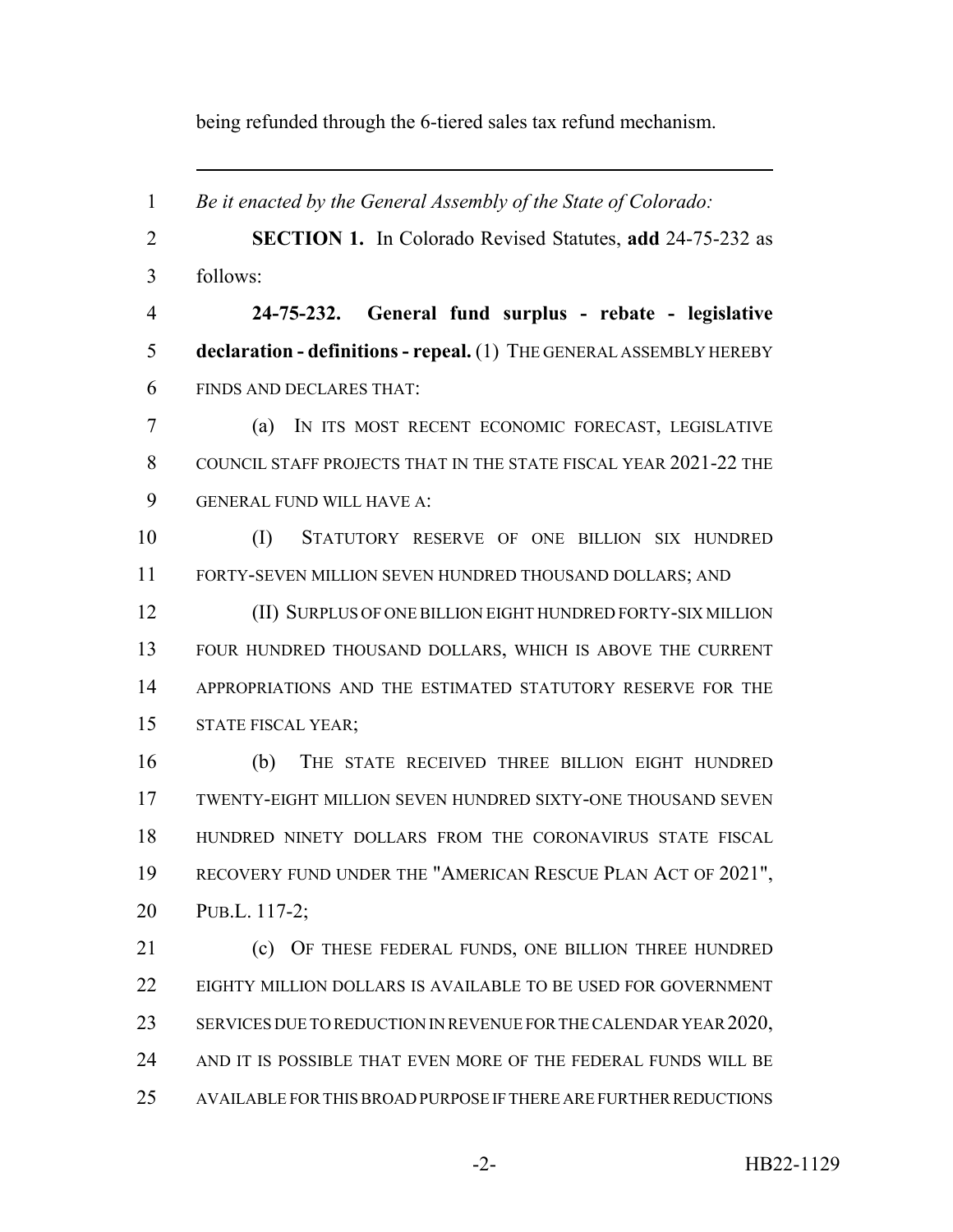IN REVENUE;

2 (d) WHILE THE STATE'S COFFERS ARE OVERFLOWING, MANY COLORADANS ARE STILL FEELING THE NEGATIVE ECONOMIC IMPACTS FROM THE COVID-19 PANDEMIC, INCLUDING THOSE CAUSED BY GOVERNMENT SHUTDOWNS AND REGULATIONS;

 (e) RATHER THAN USING ALL OF THE MONEY IN THE STATE TREASURY TO EXPAND THE SIZE OF GOVERNMENT, THE STATE SHOULD RETURN THE UNNEEDED REVENUE TO THE HARDWORKING COLORADANS WHO CONTRIBUTED TO THE SURPLUS THROUGH THE MYRIAD OF TAXES AND 10 FEES THAT THEY PAY THE STATE; AND

(f) THE REBATES WILL SERVE AN IMPORTANT PUBLIC PURPOSE.

 (2) AS USED IN THIS SECTION, UNLESS THE CONTEXT OTHERWISE REQUIRES:

 (a) "2022 INCOME TAX YEAR" MEANS ANY INCOME TAX YEAR COMMENCING ON OR AFTER JANUARY 1, 2022, BUT BEFORE JANUARY 1, 2023.

 (b) "QUALIFIED INDIVIDUALS" HAS THE SAME MEANING AS SET FORTH IN SECTION 39-22-2003 (1).

 (c) "SURPLUS GENERAL FUND REVENUE" IS AN AMOUNT EQUAL TO ONE BILLION EIGHT HUNDRED FORTY-SIX MILLION FOUR HUNDRED 21 THOUSAND DOLLARS IN THE GENERAL FUND.

22 (3) THE STATE SHALL REBATE THE SURPLUS GENERAL FUND REVENUE TO QUALIFIED INDIVIDUALS THROUGH INCOME TAX RETURNS FOR THE 2022 INCOME TAX YEAR. THE EXECUTIVE DIRECTOR OF THE DEPARTMENT OF REVENUE SHALL ADMINISTER THE REBATE IN THE SAME MANNER AS IF THE GENERAL FUND SURPLUS WAS EXCESS STATE REVENUES TO BE REFUNDED UNDER PART 20 OF ARTICLE 22 OF TITLE 39; EXCEPT